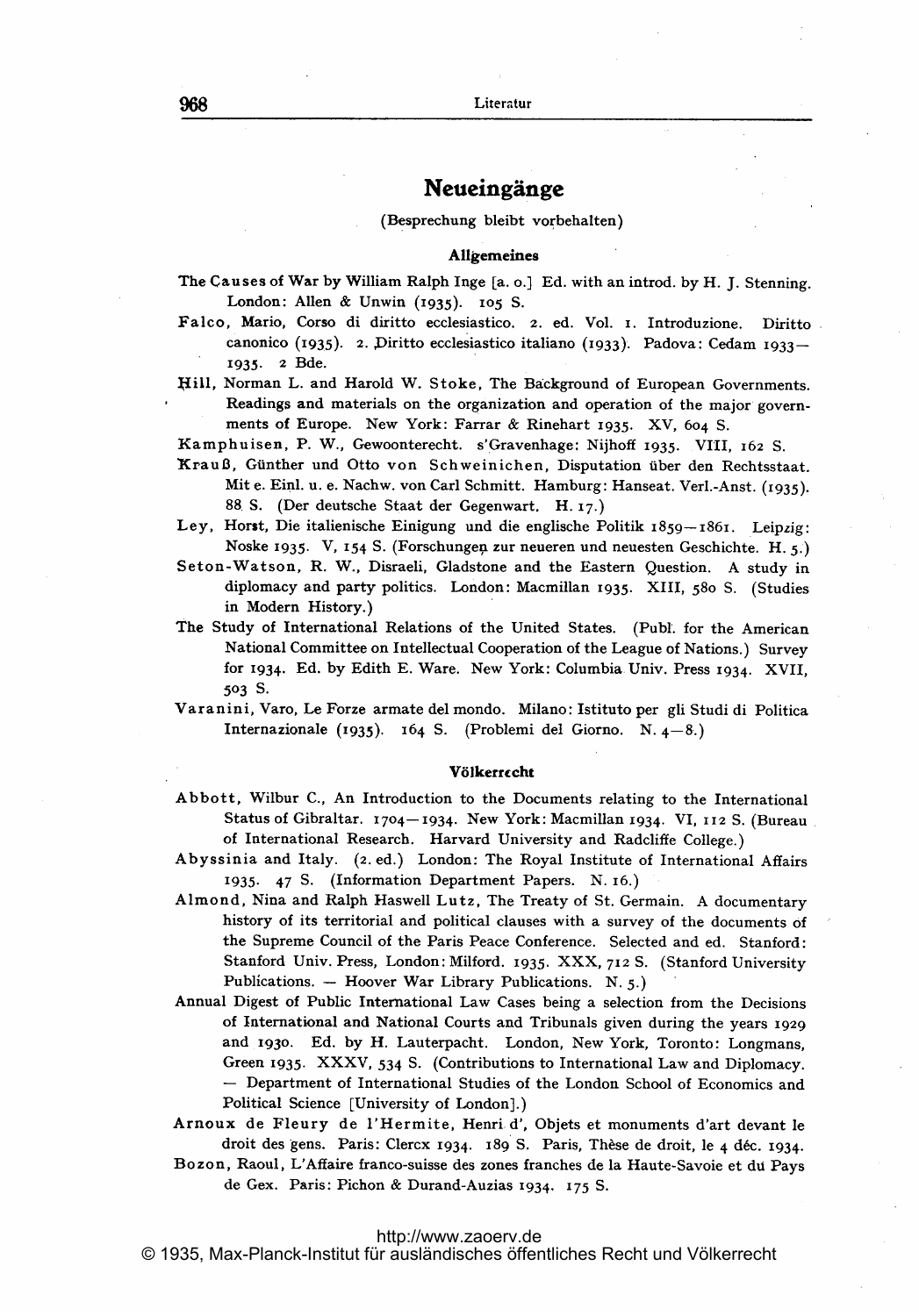Coates, W. P. and Zelda K. Coates, Armed Intervention in Russia 1918-1922. London: Gollancz 1935. 400 S.

- Cosoiu, Corina, Le Rôle de la Société des Nations en matière d'emprunts d'état. Paris: Domat-Montchrestien 1934. 2, 430 S. Paris, Thèse de droit, le 4 déc. 1934.
- Coster de Gend, Henry de, De Oprichting van een rechterlijke raad van state. Een hof voor eendracht. Antwerpen: De Nederlandsche Boekhandel 1935. 119 S.

Czakó, Stephan, Wie entstand der Trianoner Friedensvertrag mit Ungarn? Auf Grund der vom amerikanischen Diplomaten David Hunter Miller in seinem Tagebuche: »My Diary at the Conference of Paris with Documents« gelieferten Urkunden. (Budapest:) Hornyánszky 1934. 77 S.

Domke, Martin, La Clause »Dollar-or«. La non-application de la législation américaine aux emprunts internationaux. Paris: Edit. Intern. 1935. 100 S.

- Falco, Mario, The Legal Position of the Holy See before and after the Lateran Agreements. 2 lectures delivered in the University of Oxford. Translated by A.H. Campbell. London: Milford 1935. 46 S.
- Fischer, Fritz, Die formelle Natur der völkerrechtlichen Mandate, insbes. ihre Verteilung, Endigung und Änderung. Tübingen: Tübinger Studentenwerk 1935. 99 S. Tübingen, Iur. Diss. vom 10. 11. 1934.
- Fortuin, H., Internationale Rechtsorde. Amsterdam: Lankamp & Brinkman 1935. 45 S. (Eenheid, vrijheid, geloof. Religieus humanistische Geschriften. A. N. 3.)
- Francoz, Paul, Le Nouveau Régime des Zones Franches de la Haute-Savoie et du Pays de Gex. Paris: Sirey 1935. 187 S.
- Friedmann, Wolfgang, The Contribution of English Equity to the Idea of an International Equity Tribunal. Pref. by Sir William Holdsworth. London: Constable 1935. X, 84 S. (The New Commonwealth Institute Monographs. Series B. N. 5.)
- Giannini, Amedeo, L'Etiopia nella Società delle Nazioni. Roma: Anon. Rom. Ed. 1936. 32 S. (Publicazioni dell' Associazione Italiana per la Società delle Nazioni. 38.)

Gordon, Ezékiel, La Visite des convois neutres. Paris: Pedone 1935. 120 S.

Guerke, Norbert, Volk und Völkerrecht. Tübingen: Mohr 1935. V, 100 S. (Beiträge zum öffentlichen Recht der Gegenwart. 5.)

Habicht, Max, The Power of the International Judge to give a Decision vex aequo et bono«. London: Constable 1935. XII, 88 S. (The New Commonwealth Institute Monographs. Series B. N. 2.)

Hertz, Wilhelm G., Das Problem des völkerrechtlichen Angriffs. Leiden: Sijthoff 1935. VIII, 183 S.

- International Boundary Commission. Joint Report upon the Survey and Demarcation of the Boundary between the United States and Canada from the source of the St. Croix River to the Atlantic Ocean. In accordance with the provisions of arti+ cles I and 2 of the Treaty signed at Washington, April II, 1908, articles I and 2 of the Treaty signed at Washington, May 21, 1910, and article 3 of the Treaty signed at Washington, February 24, 1925. Washington: Gov. Print. Off. 1934 XIV, 318 S.
- Kelsen, Hans, The Legal Process and International Order. London: Constable 1935. 30 S. (The New Commonwealth Institute Monographs. Series A. N. I.)
- Kipp, Heinz, Moderne Probleme des Kriegsrechts in der Spätscholastik. Eine rechtsphilosophische Studie über die Voraussetzungen des Rechtes zum Kriege bei Vittoria und Suarez. Paderborn: Schöningh 1935. 125 S. (Görtes-Gesellschaft zur Pflege der Wissenschaft im katholischen Deutschland. Veröffentlichungen der Sektion für Rechts- und Staatswissenschaft. H. 68.)
- Meyer, Alex, Völkerrechtlicher Schutz der friedlichen Personen und Sachen gegen Luftangriffe. Das geltende Kriegsrecht. Königsberg Pr., Berlin: Ost-Europa-Verl. 1935. V, 257 S. (Verkehrsrechtliche Schriften. 4.)

#### http://www.zaoerv.de

© 1935. Max-Planck-Institut für ausländisches öffentliches Recht und Völkerrecht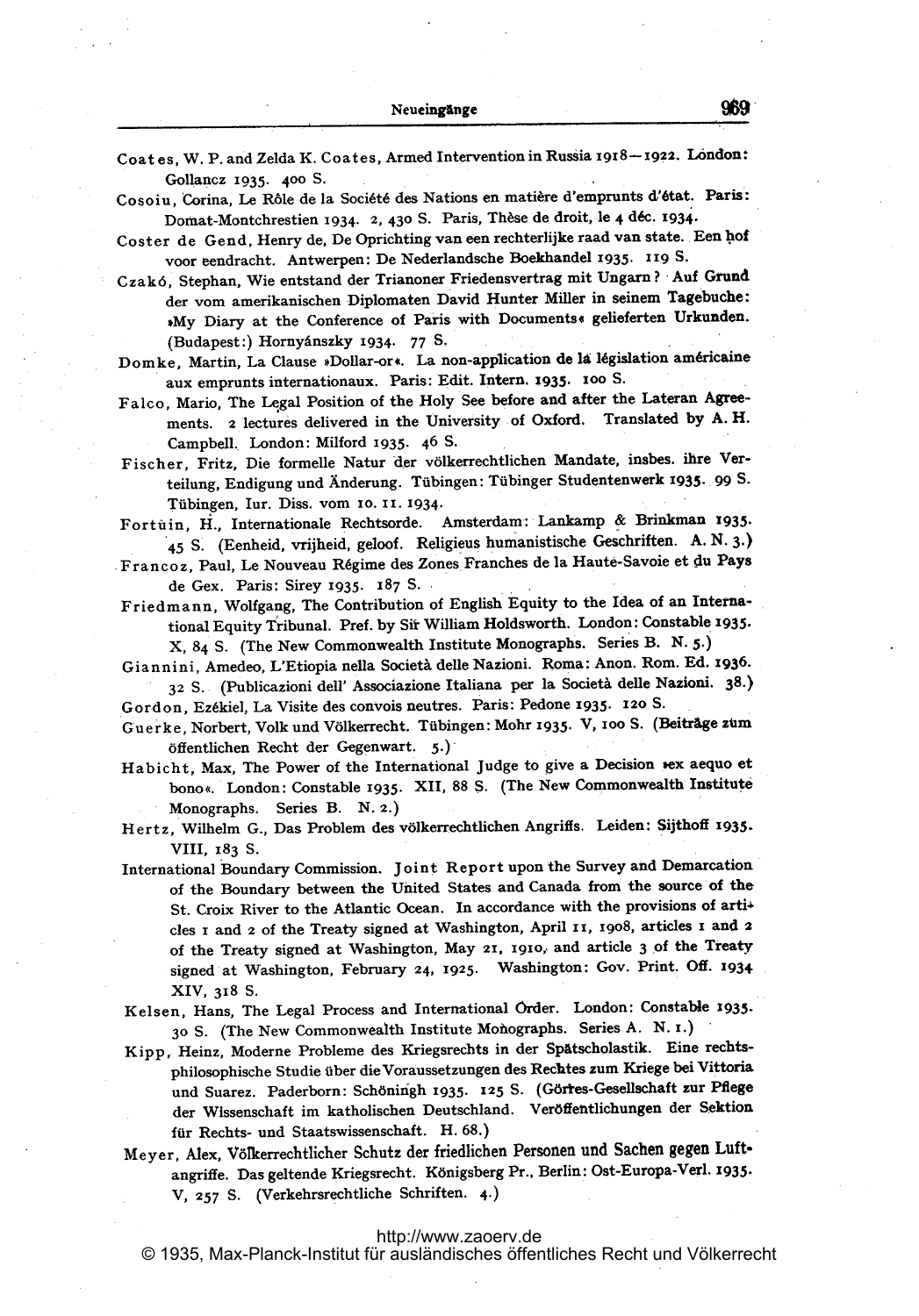The Origins of the.International Labor Organization ed. by James T. Shotwell. Vol. i: History. 2: Documents. New York: Morningside Heights, Columbia Univ. Press 1934. 2 Bde. (The Paris Peace Conference. — The Carnegie Endowment for International Peace.)

Pasquazi, josephus, lus internationale publicum. Vol. i. De iure pacis. Romae: 1935. VIL <sup>343</sup> S. (Pontificium Ipstitutum Utriusque luris.)

Perham, Margery and Lionel Curtis, The Protectorates of South Africa. The question of their transfer to the Union. London: Milford 1935. 119 S.

Praag, L. van, Juridiction et droit international public. La juridiction nationale d'après le droit international public coutumier en temps de paix. Supplément. La Haye: Belinfante 1935. XVI, 295 S.

- Roijen, R. D. van, Procedurekwesties in het volkenbondsrecht. s'Gravenhage: Nijhoff 1935- XI, 193 S.
- Ruiz Moreno, Isidoro, Lecciones de derecho internacional publico. T. 1. 2. Buenos Aires: El Ateneo 1934. 2 Bde.
- Schmeckebier, Laurence F., International Organizations in which the United States participates. Washington: Brookings Institution 1935. X, 370 S. (Institute for Government Research of the Brookings Institution. Studies in Administration. N. 30.)
- Schwarzenberger, Georg, William Ladd: an examination of an American Proposal for an International Equity Tribunal. Pref. by James Brown Scott. London: Constable 1935. XVI, 78 S. (The New Commonwealth Institute Monographs. Series B. N. 3.)

Scrimali, Antonio, I Conflitti interregionali di leggi nel diritto internazionale. Palermo: Ciuni 1935. 398 S.

- Soldati, Agostino, La Responsabilité des états dans le droit international. Paris: Duchemin 1934- 97 S.
- Springe, Freimut, Die Beendigung des völkerrechtlichen Mandats durch Zweckerreichung. (Hamburg: Niemann & Moschinski) 1935. <sup>123</sup> S. Kiel, lur. Diss. vom 14.7- 1934.
- Tullié, A. R., La Mandchourie et le conflit sino-japonais devant la Société des Nations. Paris: Sirey (1935). 379 S.

Villagomez Yepez, Jorge, Los nuevos Fundamentos del derecho internacional. Quito (Ecuador): Impr. Nac. 1934. XXVIII, 173 S.

- Wehberg,- Hans, Theory and Practice of International Policing. London: Constable 1935. <sup>100</sup> S. (The New Commonwealth Institute Monographs. Series C. N. x.)
- Willoughby, Westel W., The Sino-Japanese Controversy and the League of Nations. Baltimore: The Johns Hopkins Press 1935. XXV, 733 S.
- Wheeler-Bennett, John W., The Pipe Dream of Peace. The story of the collapse of disarmament.. New York: Morrow 1935. XVI, <sup>302</sup> S.

#### Landesrecht

#### Deutsches Reich

Die deutsche Gemeindeordnung vom 30. Januar 1935. Kommentar von Friedrich Karl Surén und Wilhelm Loschelder. Berlin: Heymann 1935. XII, 331 S.

Goering, Hermann, Die Rechtssicherheit als Grundlage der Volksgemeinschaft. (Nach dem Stenogramm des in der 5. Vollsitzung der Akademie für Deutsches Recht

<http://www.zaoerv.de>

© 1935, Max-Planck-Institut für ausländisches öffentliches Recht und Völkerrecht

Rogge, Heinrich, Hitlers Friedenspolitik und das V61kerrecht. Berlin: Schlieffen Verl.  $(1935)$ . 127 S.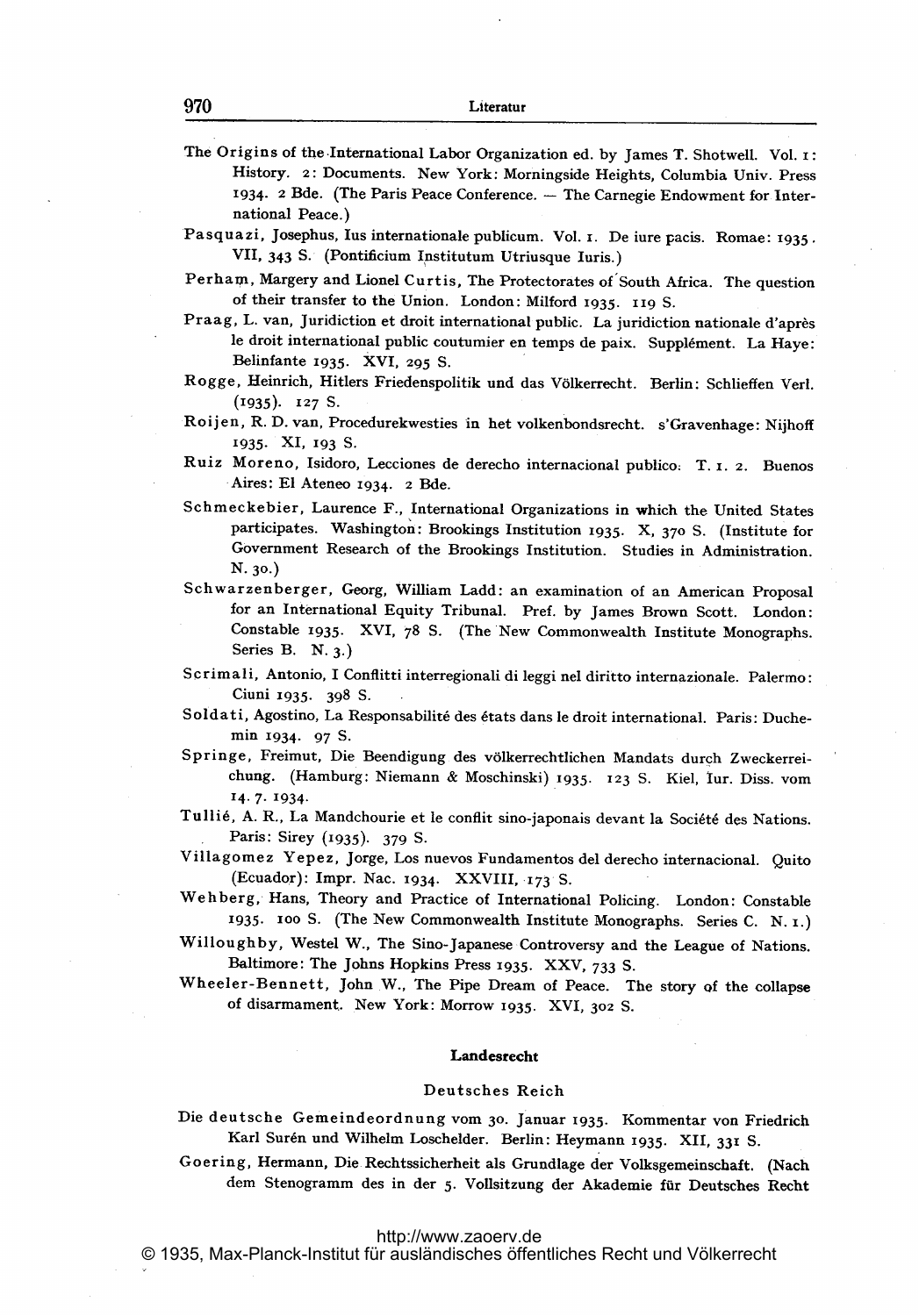gehaltenen Vortrages.) Hamburg: Hanseat. Verl.-Anst. (1935). 21 S. (Schriften der Akademie für Deutsches Recht.)

- Harris, C. R. S., Germany's Foreign Indebtedness. With the assistance of the Information Department of the Royal Institute of International Affairs. London: Milford 1935. VI, 124 S.
- Huber, Ernst Rudolf, Wesen und Inhalt der politischen Verfassung. Hamburg: Hanseat. Verl.-Anst. (1935). 97 S. (Der deutsche Staat der Gegenwart. H. 16.)
- Koehler, Ludwig von, Grundlehren des deutschen Verwaltungsrechts. Stuttgart, Berlin: Kohlhammer 1935. VIII, 398 S.
- Meißner, Otto und Georg Kaisenberg, Staats- und Verwaltungsrecht im Dritten Reich. Berlin: Verl. für Sozialpolitik, Wirtschaft u. Statistik 1935. XVI, 357 S.
- Pfau, Adolf, Die Reichsverweisung nach dem Gesetz vom 23. März 1934. Berlin: Veteranendank-Verl. Wegener 1934. 83 S. Tübingen, Iur. Diss. vom 27. 10. 1934.
- Schnee, Heinrich, Die deutschen Kolonien vor, in und nach dem Weltkrieg. 6.- 10. Tsd. Leipzig: Quelle & Meyer 1935. 163 S. (Wissenschaft und Bildung. 57.)
- Die Verwaltungs-Akademie. Ein Handbuch für den Beamten im nationalsozialistischen Staat. Hrsg. von H.-H. Lammers, Hans Pfundtner [u. a.] Bd  $1-3$ . Berlin: Industrieverl. Spaeth & Linde 1935. 3 Bde.

## Frankreich

- Guillien, Raymond, L'Exception de recours parallèle. Distinction des contentieux compétence juridictionelle et recevabilité en doctrine et jurisprudence administratives. Paris: Sirey 1934. 268 S.
- Pichard, Joseph, De l'Extension des attributions du Tribunal des Conflits d'après la loi du 20 avril 1932. Paris: Presses Univ. de France 1933. 160 S. Paris, Thèse de droit, le 5 déc. 1933.
- Rivero, Jean, Les Mesures d'ordre intérieur administratives. Essai sur les caractères juridiques de la vie intérieure des services publics. Paris: Sirey 1934. 403 S.
- Vedel, Georges, Essai sur la notion de cause en droit administratif français. Paris: Sirey 1934. 510 S.

#### **Britisches Reich**

Bose, Subhas C., The Indian Struggle 1920-1934. London: Wishart 1935. 353 S.

- Condition of India. Being the report of the delegation sent to India by the India League, in 1932. (Pref. by Bertrand Russell.) London: Essential News [1934]. XV, 534 S.
- Coupland, R., The Empire in these Days. An interpretation. London: Macmillan 1935. VII, 276 S.
- Dumon, Laurence, La Situation juridique des Dominions Britanniques depuis 1926. Bordeaux: Bière 1935. 120 S.

Gordon, Hampden, The War Office. With an introd. by Viscount Hailsham. London: Putnam (1935). XVI, 358 S. (The Whitehall Series.)

Heller, Simon, Die irische Gesandtschaft in Berlin. Ein Beitrag zum Problem der völkerrechtlichen Stellung der Dominien. Dresden: Risse 1935. V, 100 S.

Jannings, W. Ivor, Parliamentary Reform. London: Gollancz 1934. 175 S.

- Keith, Arthur Berriedale, Letters on Imperial Relations, Indian Reform, Constitutional and International Law 1916-1935. London: Milford 1935. XX, 370 S.
- Lahiri, Sudhir Kumar and Benoyendranath Banerjea, The Indian Constitution. A survey. Calcutta: The Politics Club (1934). 287 S.
- Melbourne, A. C. V., Early Constitutional Development in Australia. New South Wales 1788-1856. London: Milford 1934. VIII, 456 S.

© 1935. Max-Planck-Institut für ausländisches öffentliches Recht und Völkerrecht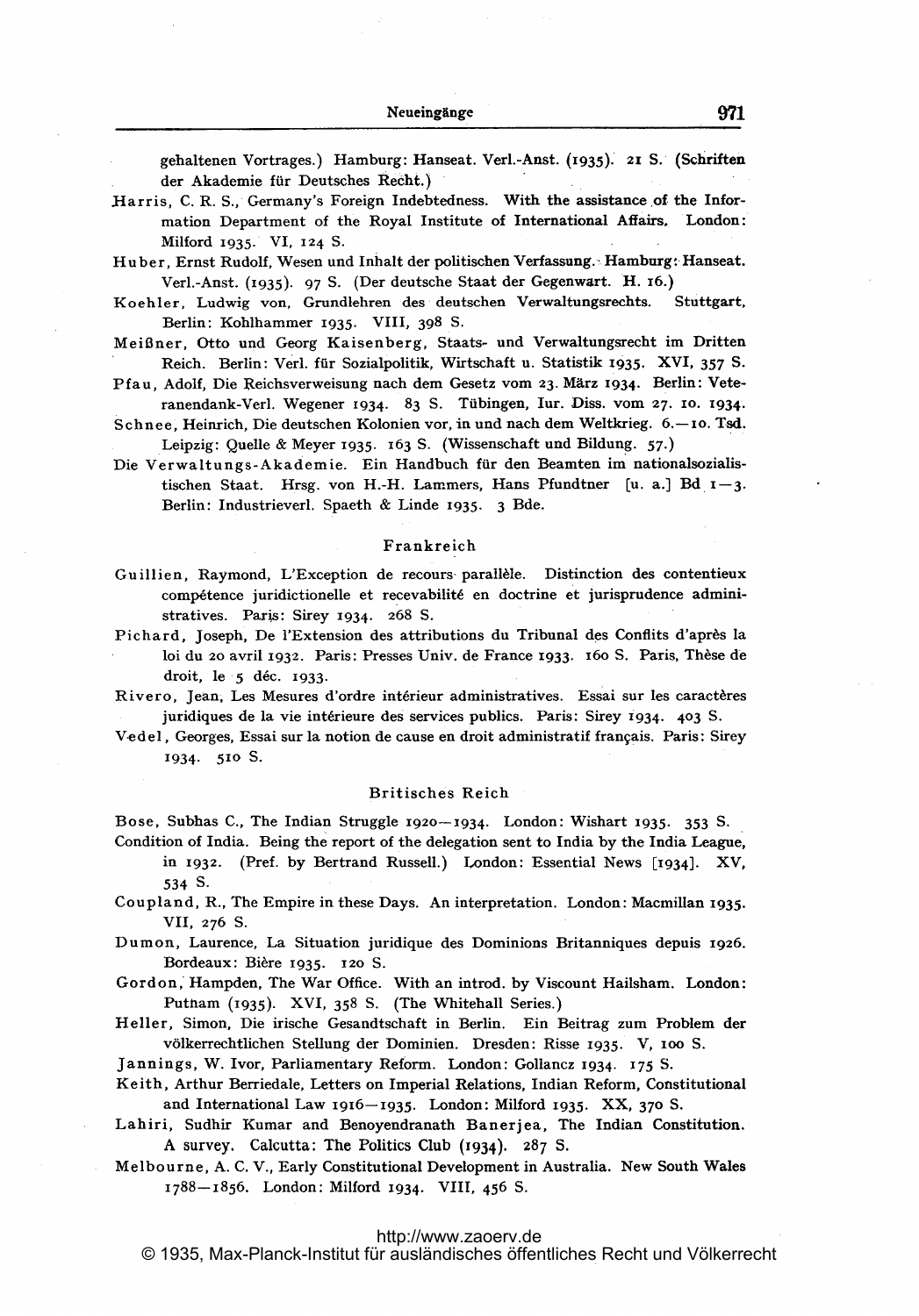Mello, Aloysius do, A Manual of the Law of Extradition and Fugutive Offenders appli cable to the Eastern Dependencies of the British Empire. (The Straits Settlements, Hong-Kong, India, Ceylon and the Protected States of Malaya and Borneo.) 2. ed. Singapore: Gov. Print. Off. 1933. 4, XIX, 637 S.

Merrivale, Lord, The House of Lords, its records and its prospects. An-essay on possible reforms. London: Murray  $(1935)$ . 67 S.

## Sonstige europäische Staaten

- Bunyan, James and H. H. Fisher, The Bolshevik Revolution 1917-1918. Documents and materials. Stanford/California: Stanford Univ. Press. London: Milford (1934).<br>XII, 735 S. (Hoover War Library Publications. N. 4.)
- Giannini, Amedeo, La Cittadinanza italiana. Leggi e conversioni internazionali. (Roma:)<br>Anon. Rom. Ed. 1935. 236 S. (Manuali Legislativi A. R. E. 4.)
- Giannini, Amedeo, La Politica estera bolscevica. Roma: Istituto per l'Europa Orientale 1934. <sup>62</sup> S. (Pagine vive sull'Oriente Europeo. 2.) (Pubblicazioni dell' »Istituto per l'Europa Orientale«.)
- Hobelsperger, Alois, Die neue Verfassung und der Aufbau der Berufsstände in Österreich (unter bes. Berücks. der Industrie). Linz: Selbstverl. des Industriellenverbandes Oberösterreich 1935. 32 S.
- Hoch, Charles, Les Partis politiques en Tchécoslovaquie. Prague: Orbis 1935. 62 S. (Sources et documents tch6coslovaques. N. 28.)
- Hoffmann, Oskar Heinrich, Das politische Delikt im schweizerischen Recht und in der schweizerischen Rechtsprechung. Fulda: Uth (1933). VIII, 109 S, Zürich, Iur. Diss. vom 14. 1. 1933.
- Manuel officiel des chancelleries diplomatiques et consulaires en <sup>2</sup> tomes. Tournai: Casterman 1934. 3 Bde. (Royaume de Belgique. Ministère des Affaires Etrangères.)
- Menzel, Adolf, Der Staatsgedanke des Faschismus. Eine geistesgeschichtliche Untersuchung. Leipzig, Wien: Deuticke 1935. VI, <sup>132</sup> S.
- Mikliszanski, Kopek, Le Droit pénal international d'après la législation polonaise. Etude de droit comparé. Paris: Sirey 1935. XII, 185 S. (Nouvelle Collection de l'Institut de Criminologie de l'Université de Paris. 2.)
- Pfaundler, Richard, System des Finanzausgleichs in Osterreich auf Grund der Neuordnung im Jahr 1934. Wien: Springer 1935. VIII, 184 S.
- Piłsudski, Josef, Gesetz und Ehre. (Autor. dtsche Auswahl u. Übertr. aus den gesammelten Schriften Josef Piłsudskis: »Pisma-Mowy-Rozkazy« (Bd. 1-9, Warschau 1928ff.) besorgt von Heinrich Koitz.) Jena: Diederichs (1935). 222 S.
- Rodocanachi, André, Les Finances de la Grèce et l'établissement des réfugiés. Préf. de Alexandre N. Diomède. Paris: Dalloz 1934. IX, 280 S.
- Schoefft, Friedrich, Das österreichische Heimatrecht. Praktische Beispiele aus dem gesamten Gebiete mit Erkenntnissen des Verwaltungs-Gerichtshofes. Zsgest. Graz: Stocker 1934. 141 S.
- Teodorescu, Anibal, Tratat de drept administrativ. 3. ed. Vol. 1. 2. Bucuresti: »Eminescu « 1929-1935. [Rumänisch:] Lehrbuch des Verwaltungsrechts. 2 Bde.
- Tingsten, Herbert, Utredning angående införande av ett dagordningsinstitut m.m. Stockholm: Norstedt 1935. 98 S. (Statens Offentliga Utredningar 1935: 21. Justitiedepartementet.)

## Vereinigte Staaten von Nordamerika

Blachly, Frederick F. and Miriam E. Oatman, Administrative Legislation and Adjudication. Washington: Brookings Institution 1934. XV, 296 S. (The Institute for

## <http://www.zaoerv.de>

© 1935, Max-Planck-Institut für ausländisches öffentliches Recht und Völkerrecht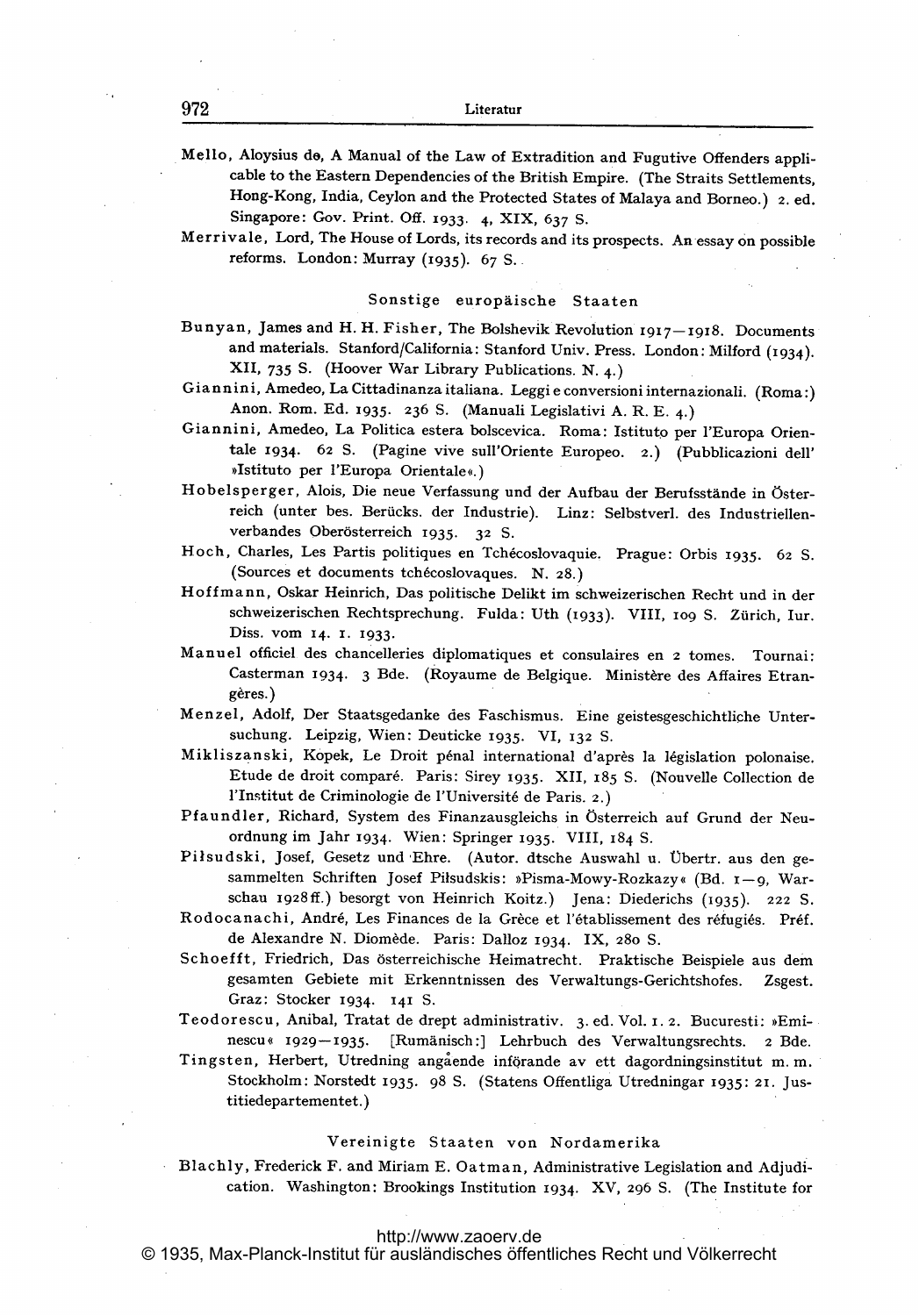Government Research of the, Brookings Institution. Studies in Administration. N. 29.)

- Catinella, Salvatore, La. Corte Suprema Federale nel sisterna costituzionale degli Stati Uniti d'America. Padova: Cedam 1934. XIV, 452 S.
- Corwin, Edward S., The Twilight of the Supreme Court. A history of our constitutional theory. New Haven: Yale Univ. Press., London: Milford (1934). XXVII, 237 S. (The Storrs Lectures publ. by the Yale University Press.)
- Dimock, Marshall Edward, Government-Operated Enterprises in the Panama Canal Zone. With an introd. by Louis Brownlow. Chicago/Ill.: The Univ. of Chicago Press (1934). XIX, 248 S. (Studies in Public Administration. Vol. 1.)
- Essays on the Law and Practice of Governmental Administration. A volume in honor of Frank Johnson Goodnow, President Emeritus, The Johns Hopkins University, contributed by his students in grateful acknowledgment of his scholarly inspiration and counsel ed. by Charles G. Haines and Marshall Edward Dimock. Baltimore: The Johns Hopkins Press 1935. XVII, <sup>231</sup> S.
- Field, Oliver Peter, The Effect of an Unconstitutional Statute. Minneapolis: Univ. of Minnesota Press 1935. XI, 355 S.
- Greer, Sarah, A Bibliography of Civil Service and Personnel Administration. New York, London: McGraw-Hill Book Co. 1935. X, 143 S. (Publications of the Commission of Inquiry on Public Service Personnel. Monograph i.)
- The National Recovery Administration. An analysis and appraisal by Leverett S. Lyon [a. o.]. Washington: The Brookings Institution 1935. XXII, 947 S. (The Institute of Economics of the Brookings Institution. Publ. N. 6o.)
- Problems of the American Public Service. <sup>5</sup> monographs on specific aspects of personnel administration by Carl Joachim Friedrich [a. o.], New York, London: McGraw-Hill Book Co. 1935. XI, 433 S. (Publications of the Commission of Inquiry on Public Service Personnel. Monographs  $7-11$ .)
- Schmeckebier, Laurence F., New Federal Organizations. An outline of their structure and functions. Washington: The Brookings Institution 1934. IX, <sup>199</sup> S. (Institute for Government Research. Studies in Administration. N. 28.)
- Sieveking, Friedrich B., Die doppelte Gerichtsbarkeit in den Vereinigten Staaten von Nordamerika. Hamburg: Christian 1935. 123 S.
- Walker, Harvey, Law Making in the United States. New York: Ronald (1934). X, 495 S. (Political Science Series.)
- Weatherford, Willis D. and Charles S. Johnson, Race Relations. Adjustment of Whites and Negroes in the United States. Boston [usw.]: Heath (1934). X, 590 S. (Heath Social Relations Series.)
- Whitney, Simon N., Trade Associations and Industrial Control. A critique of the N.R.A. New York: Central Book Co. 1934. XI, <sup>237</sup> S.

## Sonstige außereuropäische Staaten

Djalali, Fatollah Khan, Die verfassungs- und staatsrechtliche Entwicklung Persiens im 20. Jahrhundert. Berlin: Preibusch & Maak 1934. 158 S. Marburg, Iur. Diss. VOM 21. 12. 1934-

Hambloch, Ernest, His Majesty the President. A study of constitutional Brazil. With 20 ill. and <sup>a</sup> map. London: Methuen (1935). IX, <sup>252</sup> S.

Wu, Chih-Fang (Wu, T. F.), Chinese Government and Politics. With <sup>a</sup> foreword by Sun Fo. Shanghai: Commercial Press 1934. XV, 473 S.

Z. ausl. off. Recht u. Volkerr. Bd. V. 63

<http://www.zaoerv.de> © 1935, Max-Planck-Institut für ausländisches öffentliches Recht und Völkerrecht